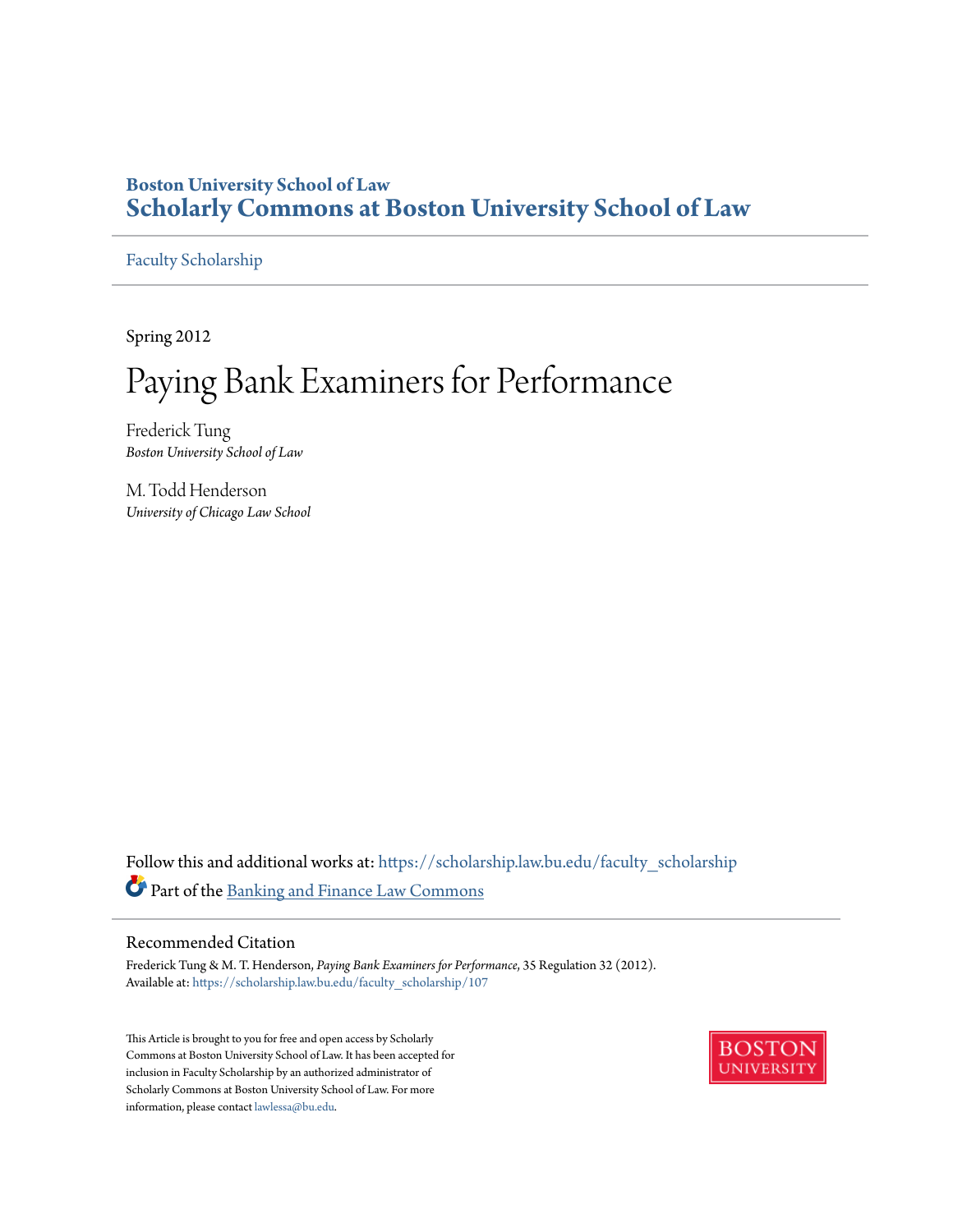

### **PAYING BANK EXAMINERS FOR PERFORMANCE**

Boston University School of Law Law & Economics Paper No. 12-20 Boston University School of Law Public Law & Legal Theory Paper No. 12-20 *Regulation*, Vol. 35, No. 1, Spring 2012 (M ay 5, 2012) (M ay 5, 2012)

> (Uni versity of C Chicago – L Law School ) **M. Todd Henderson**

(Boston University School of Law) **Frederick Tung** 

This paper can be downloaded without charge at:

http://www.bu.edu/law/faculty/scholarship/workingpapers/2012.html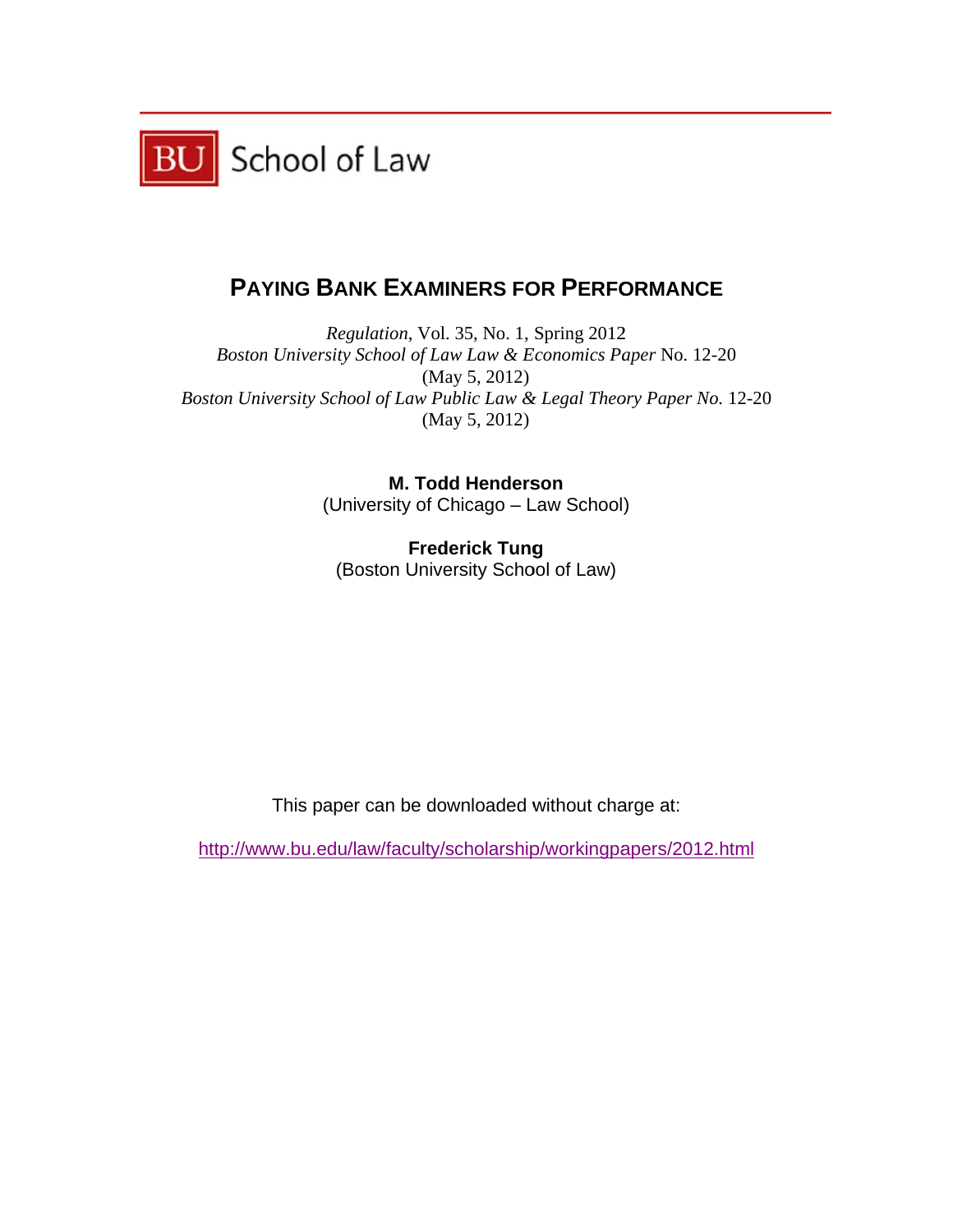# **Paying Bank Examiners for Performance**

## Should regulators receive bonuses for effectively guarding the public interest?

**By M. Todd Henderson** *University of Chicago School of Law* **And Frederick Tung** *Boston University Law School*

EV ew doubt that executive compensation arrangements<br>encouraged the excessive risk taking by banks that led<br>to the financial crisis of 2008. Accordingly, academics<br>and lawmakers have called for the reform of banker<br>pay pra encouraged the excessive risk taking by banks that led to the financial crisis of 2008. Accordingly, academics and lawmakers have called for the reform of banker pay practices. But regulator pay is to blame as well, and fixing it may be easier and more effective than reforming banker pay.

Regulatory failures during the crisis resulted at least in part from a lack of sufficient incentives for bank examiners to act aggressively to prevent excessive risk taking by banks. While banker pay may have been too high-powered—too focused on shareholder value and insufficiently sensitive to potential losses, which would ultimately be borne by taxpayers—bank regulators' pay was not high-powered enough and therefore, ironically, also insufficiently sensitive to potential losses to taxpayers.

Bank regulators are not paid for performance. They are civil servants paid a fixed salary that does not depend on whether their actions improve banks' performance, protect banks from failure, or increase social welfare. In fact, trying to curb risk taking at a bank may be personally very costly for a bank regulator. Without a larger upside than what civil service compensation offers, regulators too often do the rational thing and play it safe, shying away from confrontation over potentially ill-advised bank policies.

To create better incentives, we propose that regulators, specifically bank examiners, be compensated in part with periodic bonuses tied to the value of bank debt and equity, as well as a separate bonus linked to the timing of the decision to take over a failing bank. Giving examiners a stake in bank performance, both upside and downside, will improve their incentives to act in the public interest. In contrast to most other types of bureaucratic functions, objective metrics exist to help measure the alignment of bank regulators' activities with the public interest. With the right mix of banks' debt and equity securities, public trading prices for these securities serve this purpose. A pay-for-performance culture therefore offers special promise for banking regulation as compared to other areas of regulation or government bureaucracy.

Because examiners have shown a bias toward nonintervention, we propose a debt-heavy mix of bank securities so that regulators bear the downside risk of nonintervention. To address insider trading and government ownership issues, we propose that regulators hold "phantom" securities whose payout is linked with actual bank debt and equity prices.

Though we do not discount the value of public spiritedness and reputation as inducements toward conscientious regulation, regulators' dismal performance in the recent financial crisis makes us skeptical that public-spirited motivations are sufficient incentive. At scores of banks, examiners and other regulators were well aware of operational deficiencies and excessive risk taking several years before those banks failed. But regulators stood still in the face of this information. Instead of demanding corrective action by banks, examiners continued to rate risky institutions as "fundamentally sound." Washington Mutual (WaMu), the largest bank to fail in U.S. history at the time, enjoyed a "fundamentally sound" rating until six days before its collapse. This regulatory

M. TODD HENDERSON is professor of law at the University of Chicago Law School. FREDERICK TUNG is the Howard Zhang Faculty Research Scholar and professor of law at Boston University School of Law.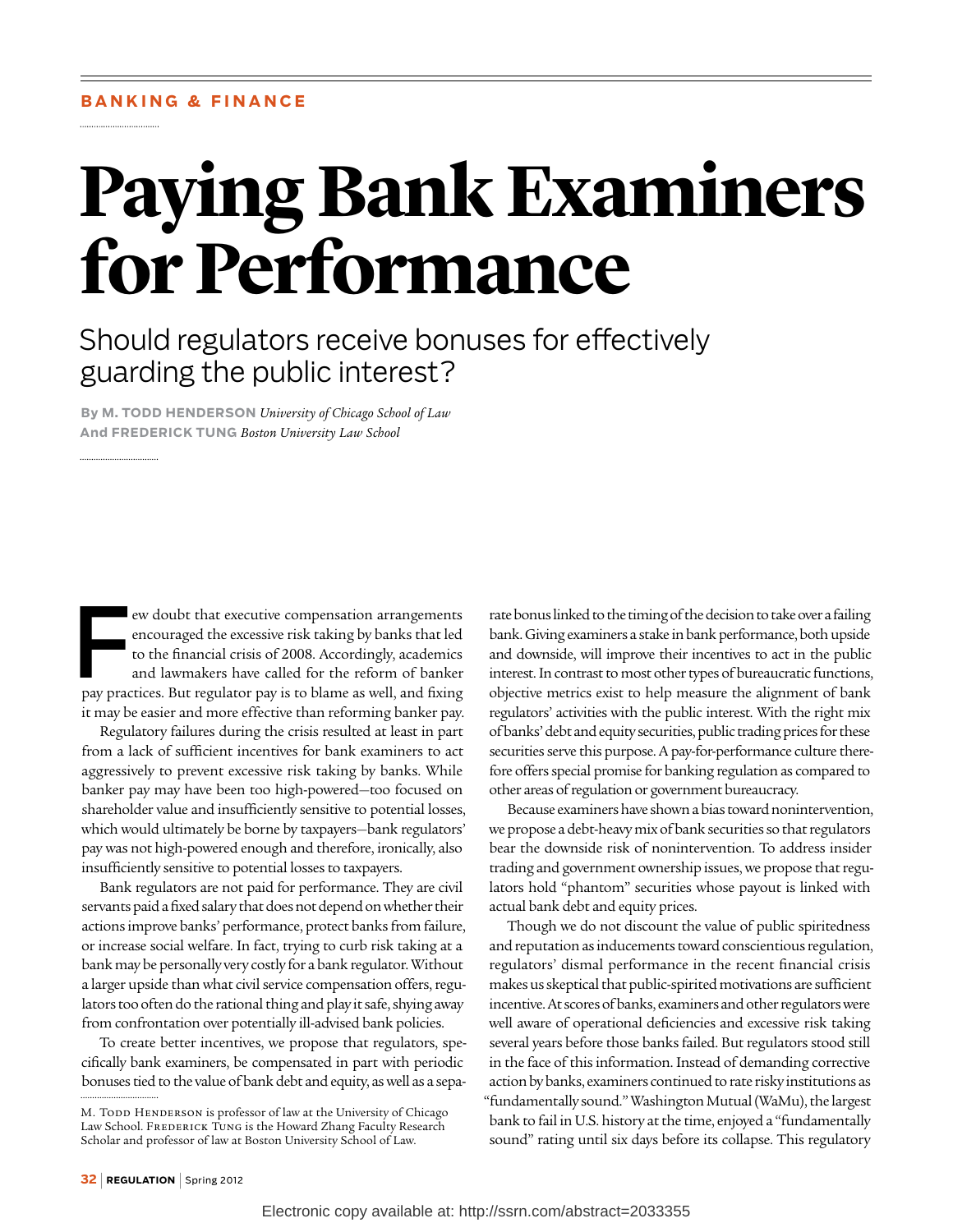failure was not a result of insufficient information or attention on the part of regulators. In the three years before WaMu's collapse, examiners spent over 100,000 hours over 400 days inspecting its assets and operations. Despite the wealth of information, examiners failed to do the heavy lifting required to stop the excessive risk taking. The WaMu example is hardly unique.

Adding or subtracting examiner pay based on bank capital costs incentivizes regulators toward striking a socially optimal balance between increasing bank values and credit and reducing the costs of bank failure. This could mean more or less regulation, depending on the bank and the circumstances. For instance, examiners with pay linked to bank debt may pursue a more interventionist approach in some cases, since they bear some of the losses arising from the socially inefficient risk that exists on their watch. Regulators incentivized to worry about losses to taxpayers may be more diligent in their supervision of bank assets and management, may be more aggressive in assuring that corrective recommendations are implemented, may encourage or require changes to bank balance sheets, and so on.

Similarly, examiners who gain from increases in bank values (for example, by holding phantom bank stock) may take steps to make the examination process more efficient, to get the amount and type of disclosures right, and to encourage valuable lending and risk taking.

While we leave it to agency heads to develop optimal compensation practices over time, even small steps in the direction of our

proposal could have large effects on the efficiency of banking regulation. The need to incentivize regulators is especially important after the 2010 Dodd-Frank financial reform legislation, whose say-on-pay provision is likely to generate even higher-powered incentives for managers to maximize shareholders' private interests. High-powered bank CEO incentives require a corresponding impetus for regulators to proactively constrain bank risk taking.

#### **Regulators' Pay and Its Discontents**

We are not the first to point out the problems with the standard pay structure for bureaucrats. Four decades ago, Gary Becker and George Stigler published a seminal article arguing for incentive pay for the enforcement of laws. Their suggestions were perhaps ahead of their time. Not until nearly 20 years later did performance pay for CEOs become common practice. It would likely have been something of a stretch to adopt performance pay for government agents before private sector actors.

Our incentive compensation proposal borrows not only from the neglected economics literature of the past. It also finds hope in changed pay practices for government officials implemented in the last few years. The Obama administration has dramatically increased regulators' salaries. According to public records, the number of federal government officials earning six-figure salaries has skyrocketed. In addition, bank regulatory agencies have begun using bonuses ostensibly tied to performance. During the

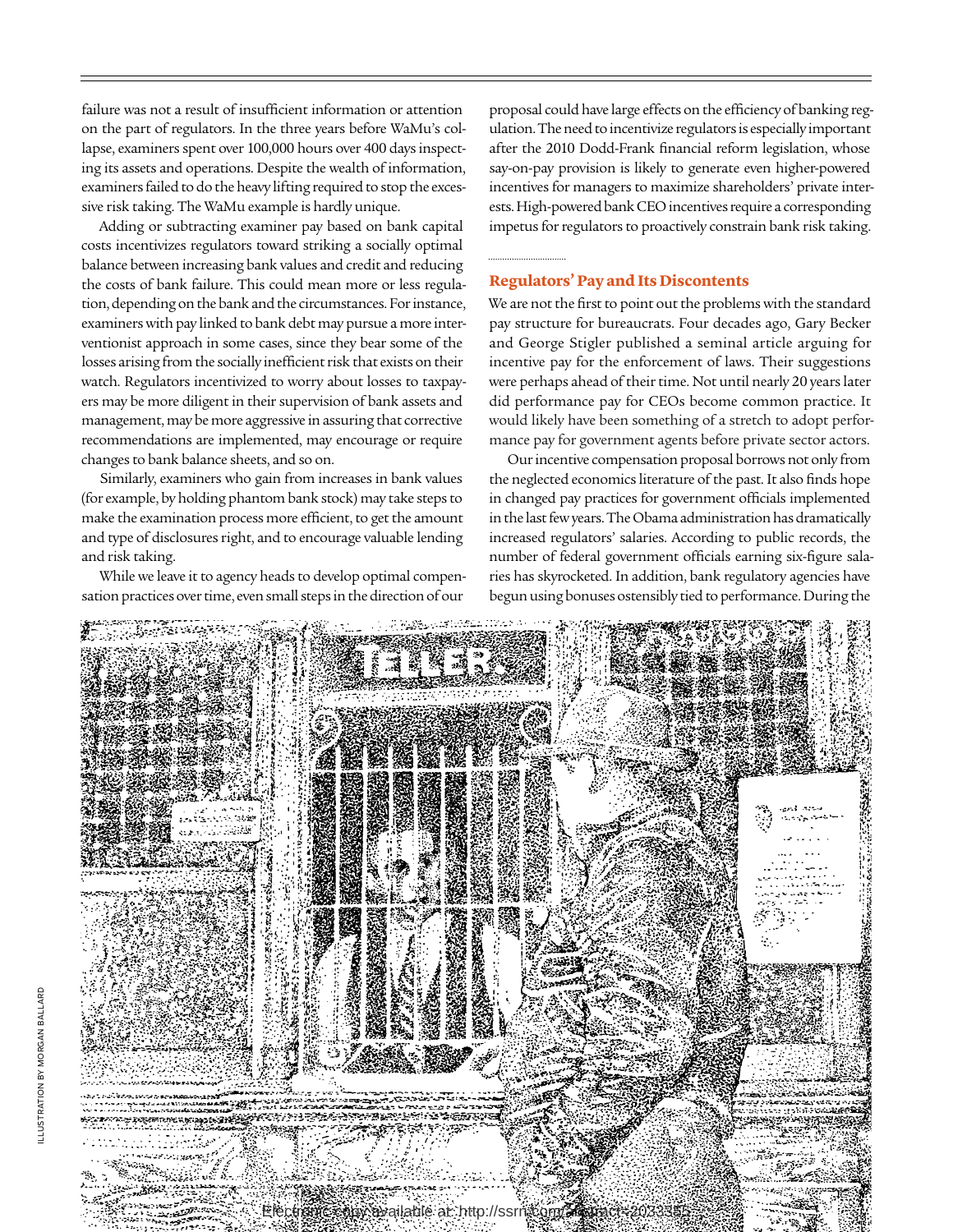period 2003–2006, three regulator agencies—the Federal Deposit Insurance Corporation, Office of Thrift Supervision, and Office of the Comptroller of the Currency—paid out nearly \$20 million in retention and performance bonuses to bank examiners and other regulators. In 2006 alone, the FDIC gave bonuses to 2,000 bank examiners.

While perhaps a step in the right direction, those modest moves toward performance pay for regulators are less than ideal. *Ex post* bonuses are not likely to yield incentives as high-powered as our approach, which relies on *ex ante* incentive contracts tied to outside metrics. Prior to the 1990s, CEOs routinely received cash bonuses and yet pay and performance were not as tightly linked as when stock and stock options came into use. To the extent that *ex post* bonus payments are discretionary, they allow for the intrusion of nonperformance-based criteria, such as favoritism, political affiliation, and so on. The linkage between bonuses and conduct that maximizes social welfare may therefore be tenuous. *Ex post* bonuses are also likely to be one-sided—that is, paid in good times but not recouped in bad times. This is likely to bias regulation in a particular direction.

#### **Regulator Pay and the 2008 Crisis**

There is widespread agreement that regulators failed to act aggressively enough during the recent financial crisis. The problem was not one primarily of access to information, lack of expertise, or resource constraints. Reviewing regulators' performance following bank failures, regulatory agencies' inspectors general reached the same conclusion: regulators did a satisfactory job of identifying problems well in advance of failure, but they failed to act aggressively enough to remedy the identified problems. The problem, in our view, was that regulators did not have the right incentives to turn their recommendations into actual reforms of bank policies.

**Regulatory failure** | The examination process has two broad goals: review of the quality of bank assets, with special focus on the bank's most important assets, its loans; and analysis of the bank's financial condition and the quality of its management and operations. Examiners enjoy wide discretion as to the volume of loans reviewed, the nature of the examination, the time spent on each analysis, and the consequences of the examination results. Examiners make local judgments about the credit quality of each asset. After discussion with loan officers and bank managers, examiners make final determinations (effectively unreviewable) about how to classify particular loans for input into a final supervisory rating. Examiners also review loan portfolios as a whole for issues such as concentration risk, violations of legal rules, and deviations from bank loan and underwriting policies. They assess the behavior and impact of subsidiaries and affiliates, risks from litigation, the costs and benefits of off-balance-sheet activities, and the activities of insiders. Based on this process, examiners determine the bank's CAMELS rating, which is the single metric used by

regulators to capture bank safety and soundness. ("CAMELS" is an acronym for Capital adequacy, Asset quality, Management, Earnings, Liquidity, and Sensitivity to market risk.).

Regulators have tremendous power to influence bank decision-making. Much of the actual power resides with bank examiners in their conduct of bank examinations. For example, the decision to change a bank's CAMELS rating from 2 to 3 (moving the bank from "fundamentally sound" to indicating "some degree of supervisory concern") is largely if not entirely within the discretion of the bank examiner. Because any regulatory intervention depends on examiners to identify problems and pursue initial ratings downgrades, effective incentives for examiners to act are crucial for optimal regulation. Examiner passivity, by contrast, effectively insulates a troubled bank from higher-level scrutiny and corrective sanctions.

Reports by inspectors general of the Treasury Department conclude that regulators did not do enough to prevent multiple banks from taking excessive risk and failing. Although acute funding constraints were a precipitating factor for many bank failures, this shock was not sufficient to explain bank failures. One report explains, "Although the deterioration in the bank's financial condition was severe in 2008, the underlying risks were evident in the preceding years." The consensus seems to be that if regulators had been more aggressive, hundreds of billions in losses could have been avoided.

In general, regulatory failures fell into two broad but discrete categories that correspond to the supervisory functions. The first category is the failure to adequately inspect and supervise bank risk taking during "good" times—that is, periods without financial stress. We might think of this as a failure to do adequate preventive medicine. The failure reports describe many instances in which the regulators did not ensure compliance with basic risk policies and/or restrict certain types of risk taking. For instance, regarding the failure of IndyMac in 2008, the inspector general of the Treasury Department concluded that "examiners did not identify or sufficiently address the core weaknesses that ultimately caused the thrift to fail until it was too late." As noted above, problems often resulted from the failure to deploy regulatory tools as banks took increasingly large and risky positions.

The second category is the failure to react to signs of distress and intervene quickly enough to prevent further damage. The \$2.5 billion collapse of NetBank illustrates. According to the Treasury Department inspector general, the Office of Thrift Supervision "did not react in a timely and forceful manner to certain repeated indications of problems." A similar lapse preceded the \$2 billion failure of ANB Financial. The regulator—the Office of the Comptroller of Currency—"did not issue a formal enforcement action in a timely manner" after the bank began to suffer losses and experience distress.

The failure reports show that, in both categories of supervision, regulators engaged in more box-checking and paperwork than aggressive oversight. Bank examiners did the important work of assessing bank assets and risk. They saw deficiencies and recommended changes, but then never followed up to see if those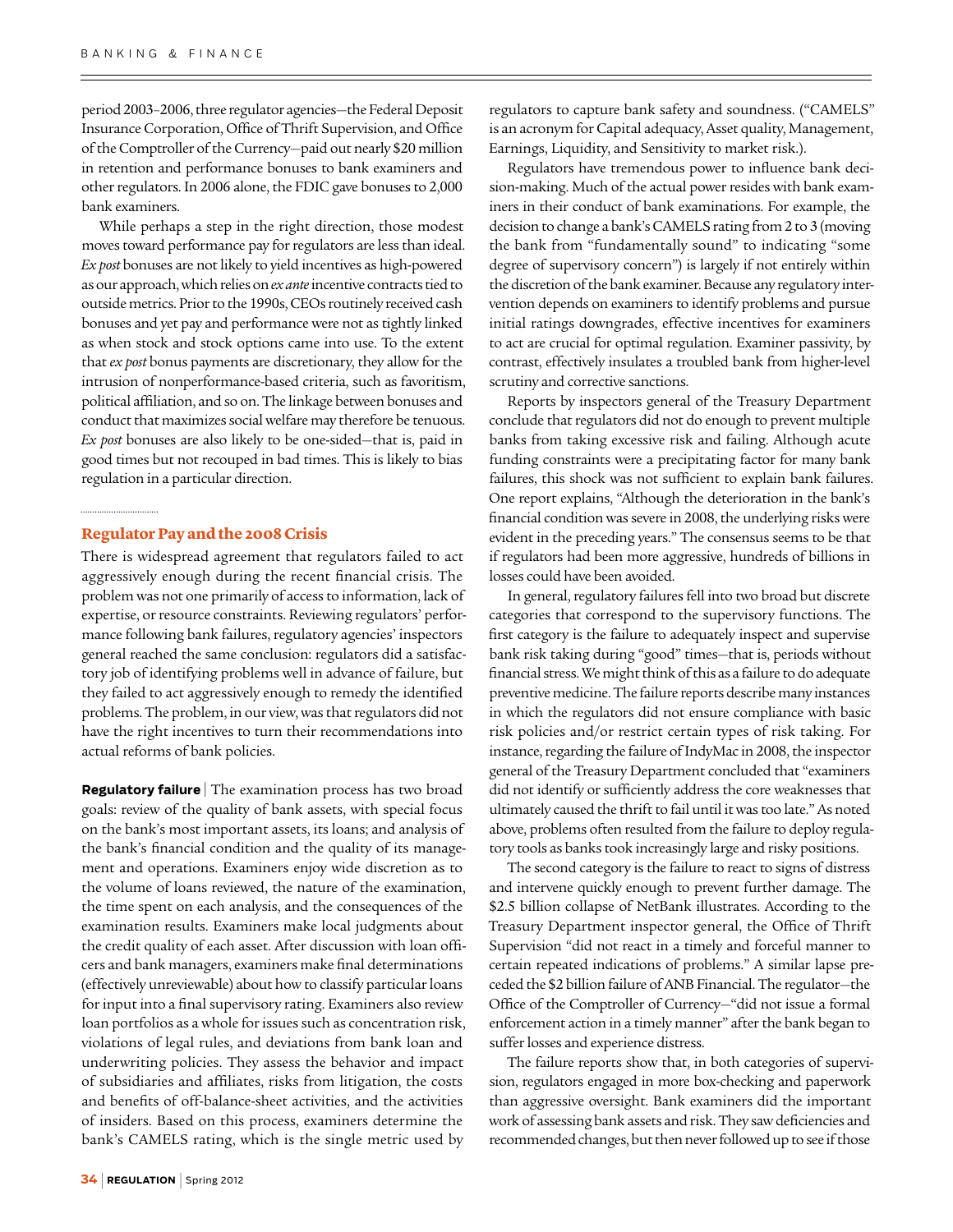changes were implemented. For instance, WaMu's regulator did not "formally track the status of examiner recommendations and [required] corrective actions." Another (typical) report concluded:

We found that *bank management did not effectively implement key examiner recommendations over several examination cycles* regarding such controls as loan-to-value limits, interest reserve policies, stress testing and establishing meaningful concentration limits, and maintenance of a sufficient [allowance for losses] and adequate capital structure. (Emphasis added.)

This same phenomenon recurred with shocking frequency in the recent bank failures.

**Regulators' incentives** | Why would examiners, who repeatedly identified problem areas, continue to rate WaMu and other banks so highly in the face of obvious shortcomings in their business models and practices? Why did examiners err so egregiously on the side of nonintervention, in the face of specific policy guidance to the contrary? The answer is incentives.

Like everyone else, bank examiners maximize according to the incentive structure in which they find themselves. Bank examiners are paid almost entirely in fixed salary that varies primarily by seniority. Examiners also cannot easily be terminated. They enjoy the special job security fashioned by the civil service rules. This job security may make some sense. With their fixed salaries, if examiners could be terminated for poor performance, they might be extremely risk averse. For example, if a bank failure on an examiner's watch significantly increased her risk of termination, the regulator's incentive would be to ensure that the bank was not taking much risk. Though good for the regulator, the social cost from reduced credit availability and lost bank profits might be quite high. Reduced job security might also subject examiners to political pressure for doing their jobs *too* well. Regulated banks might be able to bring political pressure to bear on conscientious regulators unwilling, say, to allow a failing bank to continue operating or to permit a bank's excessive risk taking. Job security therefore reduces counterproductive risk aversion and the risk of political capture, giving examiners discretion in applying regulation, perhaps in ways that improve social welfare.

But without additional incentives, the civil service rules may also create perverse incentives by insulating regulators too well from the consequences of their job performance. With pay delinked from an objective performance metric, regulators may naturally focus on bureaucratic tasks with observable outcomes, rather than on more aggressive and costly actions with more complex and less transparent cause-and-effect relationships.

Performing the examination and filling out examination reports is entirely within the examiners' control. This output is subject to objective performance metrics (e.g., is the report completed on time and in a competent manner?). And reports alone are unlikely to generate collateral costs for examiners. In contrast, aggressive follow-up enforcement is likely to raise the personal costs to examiners significantly, with little or no personal benefit. As the work moves from investigation to persuasion—both of higher-ups and the regulated party, each of which may push back strongly—costs for regulators will rise. Regulators interested in not appearing before congressional committees, defending budgets, and being forced to testify in court would likely err on the side of regulatory restraint, especially when they do not capture the upside from aggressive regulation and do not bear much of the downside cost of laxity.

There is also the revolving door problem. Some regulators are bound to get some of their expected compensation from future employment with regulated banks. These banks may prefer as future employees those examiners who show diligence in their work but passivity in the face of bank interests or pressure.

Examiners may also fear making a mistake by restricting the lending of a seemingly successful bank. This problem may be exacerbated by the fact that examiners routinely work with the same bank for extended periods. They often go to work every day at the bank they are examining. While it is possible that familiarity breeds contempt, the opposite effect—akin to the Stockholm syndrome—may also skew regulatory decisions, especially where actions require confrontation.

Moreover, the relative secrecy surrounding bank examinations may also encourage regulatory inertia. Secrecy no doubt plays a useful role in encouraging bankers to be forthcoming with their examiners. Secrecy also insulates banks from the possibility of public overreaction to negative assessments from bank examinations, thereby avoiding the runs that deposit insurance and banking regulation were meant to cure. At the same time, however, secrecy also insulates examiners and the examination process from public accountability. When the Securities and Exchange Commission or the Environmental Protection Agency issues an order or takes other regulatory action against a violator, that action attracts public scrutiny. Failure to act in the face of egregious circumstances similarly attracts public attention. While public perception may not always be a useful metric for evaluating regulatory action, at the least it forces regulators to explain their actions—or inactions. Bank supervision, by contrast, is largely free from this accountability because of the secrecy of bank examinations.

Examiner passivity could be deterred by the loss of reputation, money, or other benefit because of the examiner's failure to act against a bank that later collapses. But no such deterrent currently exists. If a bank fails, there are multiple causes to which blame can be assigned. In contrast, there is only the examiner to blame if reports are not accurately completed and done well. Under existing incentives, examiners might naturally conclude that their job is well done simply by accurately describing problems and bringing them to the attention of management and senior regulators. They have no stake in doing more. Job and salary security reduce incentives to do "good" work, however defined, since the consequences of "bad" work are reduced.

To be sure, many regulators value doing the right thing and serving the public interest. But given the ambiguity of these terms and the potential for rationalization, the absence of monetary or reputational rewards or sanctions means examiners care less than they would in the presence of more high-powered incen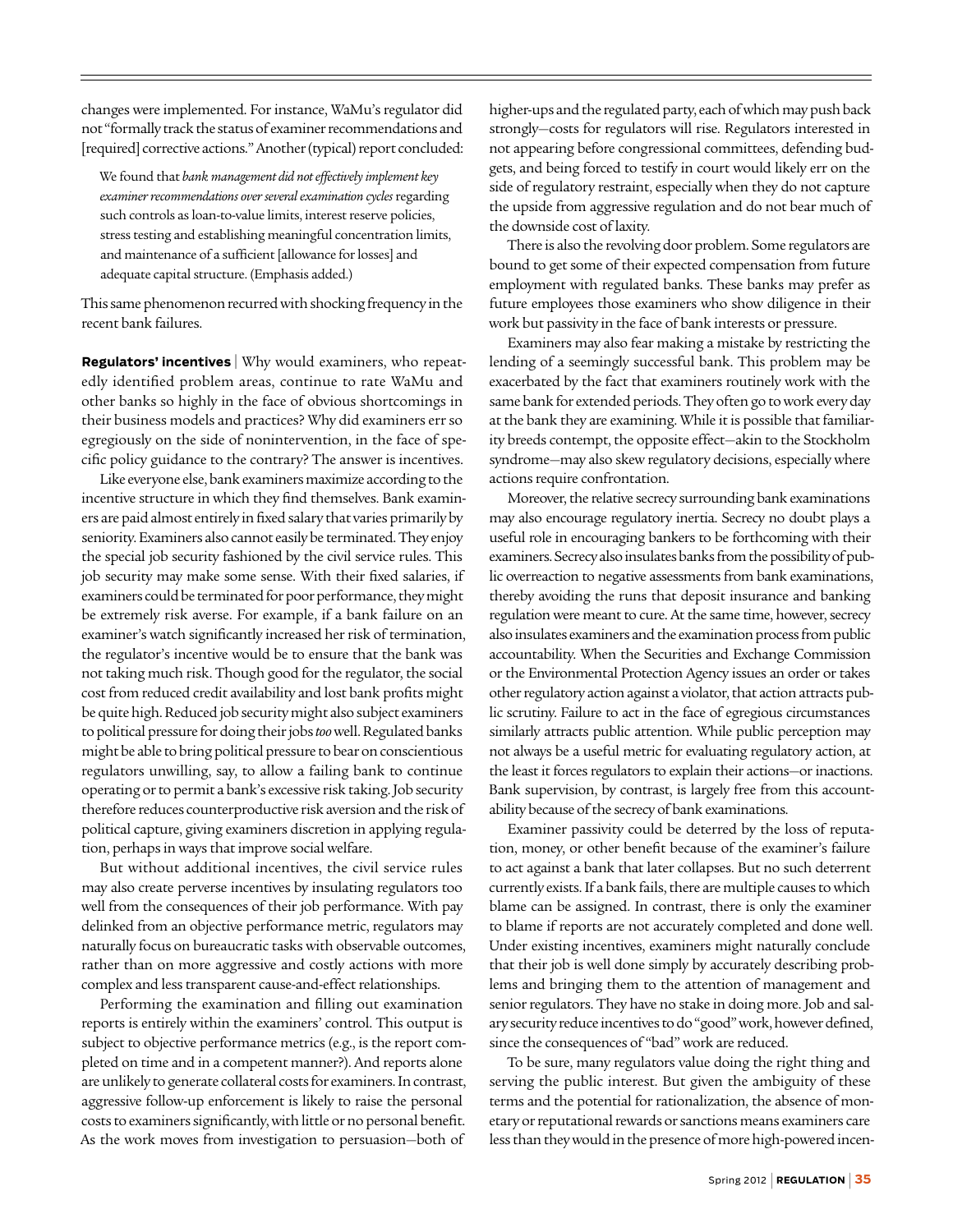tives. We do not doubt the honesty or good faith of the regulators who felt that they were doing the best they could do. We simply observe that regulators are influenced in ways beyond their ken, just as we all are. They respond rationally to the incentives they face, and can rationalize their conduct to fit to those incentives. We propose to change the incentives.

#### **The Structure of Regulator Pay for Performance**

The regulatory laxity preceding the recent crisis involved two distinct types of regulatory failure: the failure to apply preventive medicine when times were good and the failure to act aggressively when a bank showed signs of distress. Our incentive pay proposal has two distinct components to address those separate problems.

**Bank debt-equity portfolio** | First, offering a bonus linked to a bank debt-equity portfolio would offer real-time market feedback and long-run incentives to the examiner regarding the bank's risk taking and its potential rewards. This component would matter primarily during good times, while the bank is operating in the ordinary course. Its purpose is to incentivize preventive and remedial measures well before a bank approaches distress.

We consider two potential debt benchmarks:

- a subordinated debt security issued by the bank, and
- a credit default swap contract (CDS) referencing a junior debt obligation of the bank holding company parent of the regulated bank (BHC).

The prices of publicly traded subordinated debt securities and CDS contracts reflect the market's best estimate of the risk of the bank's default on its debt. Holding this risk-sensitive instrument gives the examiner a personal financial incentive to curb excessive risk at the bank. (Some amount of BHC equity should be included as well in order to guard against undue examiner risk aversion.) With both the debt and equity components, we suggest a relative performance approach, which would filter out the effect of industry-wide or market-wide price movements. As noted, the lion's share of this "preventive medicine" component of incentive pay should be debt-based.

To encourage a medium- to long-term regulatory perspective, each periodic phantom debt-equity allocation would have a specified medium- to long-term maturity. At maturity, say three to five years after the initial award, the allocation would be cashed out at the then–market values of its underlying debt and equity components. With regular periodic allocations, the examiner would hold multiple tranches of phantom securities with staggered payouts, giving the examiner incentive to consider the long-term as well as short-term consequences of her regulatory decisions, and making short-term manipulations of securities prices an unattractive strategy.

The appropriate debt-equity mix in the regulator's portfolio will depend on a number of factors, some of which will be specific to the regulated bank, to the regulating agency, to the particular times, and perhaps even to the individual examiner. We therefore make no attempt to offer firm prescriptions for the optimal ratio. The mix should induce regulators to care about bank profits but not at the expense of risk shifting to creditors. In the face of excessive risk, the negative reaction from debt markets should reduce the value of the debt component of the portfolio by more than any positive reaction from equity markets would augment the value of the equity component.

**Takeover bonus** | Our second component, the takeover bonus, becomes important as a bank approaches distress. The examiner would be eligible for a cash bonus based on the timing of her decision to take over a failing bank. Regulators have a number of reasons to wait too long before effecting a takeover. This bonus would ameliorate the problem.

Bank regulators are by statute tasked with the specific goal of minimizing losses to the Deposit Insurance Fund (DIF). The bonus could therefore be tied specifically to the ultimate losses sustained by the DIF at the resolution of the FDIC's receivership proceeding. We suggest several approaches to estimating these losses *ex ante* in order to incentivize improved timing of bank takeover decisions.

The takeover decision requires special treatment for a number of reasons. First, it is the most difficult and drastic decision the regulator must make in her supervision of the bank. The regulator has a number of reasons for being reluctant to pull the plug on a failing bank. Regulatory capture and the Stockholm effect may dissuade the regulator from taking over the bank. Pulling the plug might also highlight the regulator's past mistakes in not intervening more forcefully. At any given point, the regulator might prefer to wait and see, hoping the bank will turn itself around. As the recent financial crisis illustrates—like all others before it—regulators tend to err on the side of taking over too late rather than too early. This delay in the crisis exacerbated banks' losses and the ultimate costs to the DIF. A resolution bonus would offer a direct incentive to make the right timing decision at a critical juncture.

Moreover, although the FDIC is charged by statute with the specific goal of minimizing DIF losses in its dealings with troubled banks, the FDIC is typically not involved in the takeover decision, which rests with each bank's chartering agency or primary federal regulator. The FDIC takes over only after a bank has been declared insolvent and put into resolution. Because the other agencies do not have their own money at stake in the timing of the takeover, the incentives to wait and see may be overwhelming.

Market discipline from the regulator's bank debt-equity portfolio may not be useful in optimizing the timing of takeover because of information asymmetry. Market signals are likely to be noisy as a bank nears distress. Optimal timing will depend to a great extent on fine-grained private information, which is available only to the regulator and is constantly being updated once takeover becomes a real possibility. A one-time bonus distinct from any market assessment of the decision is therefore advisable.

Because of the importance of minimizing DIF losses, low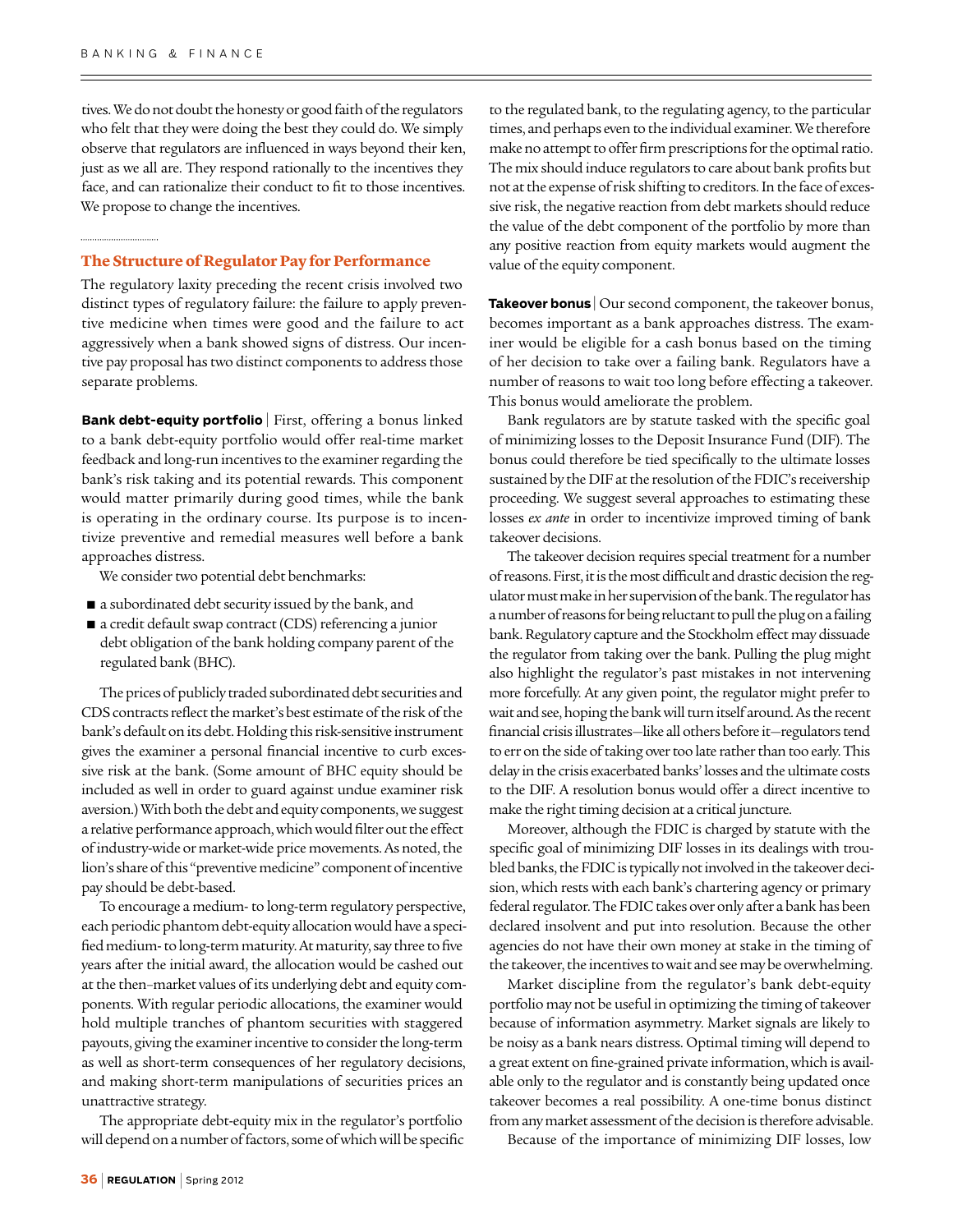losses should trigger high bonuses and vice-versa. In theory, then, if an examiner were to put a bank into resolution at time  $T<sub>t</sub>$ , and as a result the FDIC losses were 100, the examiner would get a larger bonus than if the decision were made at *T2* when the FDIC losses would be 200.

Implementing this simple idea may not be straightforward. First, if we could discern the counterfactual losses that would have occurred at  $T_2$ , then the calculation would be simple. But, of course, a takeover at  $T_I$  makes it impossible to know the counterfactual  $T_2$  outcome. Second, it is entirely possible that a conscientious examiner might decide, given the information available to her at  $T_1$ , to wait until  $T_2$  for more information. Important developments concerning the bank's prospects—the direction of certain asset or lending markets, for example—might be worth waiting for. Perhaps paradoxically, the more uncertain are the bank's prospects, the more value there is in waiting. Third, even if a regulator made an (*ex ante*) optimally timed decision to resolve a failed bank, disposing of the bank's assets may take several years. That process will affect the ultimate DIF loss figures and will not be under the examiner's control. So a "final" resolution will be hard to predict at the time of takeover.

Despite these seeming hurdles, a resolution bonus may still offer important motivation for a regulator to act promptly in putting a bank into resolution, as compared to the current compensation system. The timing of the takeover will no doubt have an important effect on the severity of DIF losses, and warning signs in terms of bank characteristics and practices that lead to large resolution losses are not so mysterious. Researchers have identified factors that correlate with increased losses and estimated the economic magnitudes of these effects. The findings generally comport with common intuition. Bank asset composition and quality affect ultimate losses, as does liability structure. For example, brokered deposits—"hot money" aggregated by brokers seeking higher yields—are positively associated with high-cost bank failures and shorter time to failure. The same is true for real estate owned and loans past due. Uncollected income—basically, nonperforming loans—correlates with high-cost failures. Local economic conditions also matter. State personal income growth and the health of the local banking industry are negatively correlated with FDIC losses, while in-state bankruptcy growth and the unemployment rate are positively correlated with FDIC losses.

The depth of existing research strongly suggests that a resolution bonus algorithm could be constructed to both guide and cabin regulators' discretion as to the timing of a bank takeover. Some trial and error would be involved in optimizing the bonus structure in pursuit of minimizing DIF losses, but with learning and experience it might be possible to design a fully automated system in which market and other data are incorporated into the bonus algorithm.

Short of that, agencies can develop a mechanism for estimating what losses would have been had the examiner not acted when she did. For example, post-mortem reports, like those described above, could be helpful. The inspector general of the FDIC could estimate losses at hypothetical future intervals had the examiner

not taken over the bank when she did. These reports could deploy a mix of economic models, learning from past failures, and expert opinions from inside and outside the regulatory agency.

Could the takeover bonus induce the regulator to act too hastily in seizing a bank? Premature takeover is no more desirable than waiting too long; both destroy value. The regulator's debt-equity portfolio would ameliorate the problem to a great extent because it gives the regulator a financial stake in the bank's recovery. The key is to scale the takeover bonus relative to the potential value of the regulator's debt-equity portfolio so that she neither permits futile gambles for solvency nor pulls the plug too early. Agencies might even implement non-trivial penalties for a takeover decision if the DIF ultimately suffers no losses because the examiner pulled the plug too soon.

Even if predicting ultimate FDIC losses is not an exact science for the regulator making the takeover decision, neither is the loss assessment inscrutable. A lack of research or analysis is unlikely to be the reason why regulators have been too slow to pull the plug on failed banks. Empirical studies—many done by the FDIC—and post-mortem reports offer regulators a wealth of research to support the goal of minimizing DIF losses. Instead, regulators may simply need better incentives to get it right. A wellstructured bonus may help ameliorate this problem.

#### **Qualifications and Objections**

............................

Incentive structures may sometimes generate not only desired outcomes but also some that are unintended and undesired. Our regulator incentive pay proposal is no exception. We do believe, however, that potential problems either can be overcome or are not sufficiently serious to preclude the experimentation along the lines we suggest.

**Crowding out the public interest** | Some might object that incentive pay is fundamentally inconsistent with public service. Financial rewards for "success" might change the public-regarding culture within regulatory agencies; financial incentives may crowd out the public spiritedness that would otherwise motivate employees. Instead of diligent altruistic service to the public, regulators and other agency employees might begin to view their roles in terms of market exchange. Regulators desiring higher compensation would pursue the proffered financial rewards, while those who value leisure might feel free to work less and forgo the rewards for diligence. Once diligence has been priced, perhaps some regulators will slack.

In addition, the type of person that chooses to be a bank examiner could change. Regulators have employment choices, and their choice to be regulators likely derives at least in part from their interest in public service. This public spirit is an important regulatory asset and should be husbanded. Public service motives might be displaced by financial motivations among new hires after implementation of an incentive compensation scheme. Eventually, the composition of the regulatory agency could change for the worse.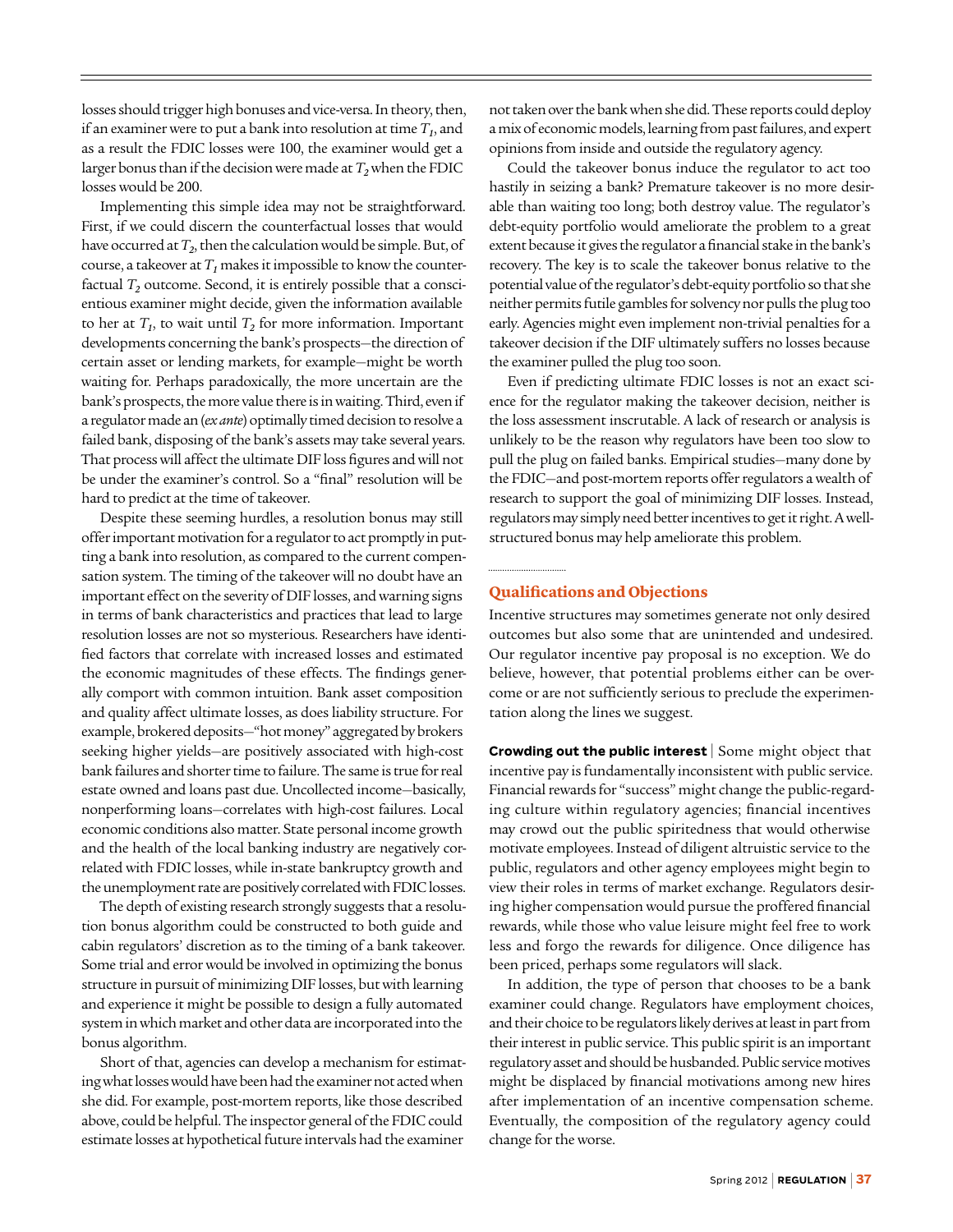We do not discount these concerns. Social scientists have documented the crowding-out effect in experimental settings. We do not believe, however, the effect is necessarily universal or sufficiently well understood that experimentation with incentive compensation for regulators should be precluded. Moreover, as described above, the federal government has already begun experimenting with financial incentives for regulators. Enormous pay raises have been implemented at several executive agencies. Bank regulators have received bonuses for "good" performance during the crisis, although without any transparency or standards of which we are aware. These examples suggest that public spiritedness and financial reward are not mutually exclusive, at least up to a point. Our innovation is to rely on market pricing and specific observable outcomes to set bonus pay, instead of relying on fiat. Our approach makes incentive pay more transparent, more sensitive to performance, and less subject to political, class, gender, racial, or other biases.

As for selection effects, our incremental approach suggests that such effects from variability of pay are likely to be minor, at least in the early stages. More generally, the possibility that increased pay variability might change the mix of individuals opting to serve as examiners could be a good thing. Examiners screened by their commitment to the public interest were in fact insufficiently attentive to that interest during the recent crisis. Accordingly, attracting individuals interested in a variable pay-for-social-performance compensation structure may be a beneficial change.

**Noisy proxies** <sup>|</sup> A basic objection to our approach is that it simply won't work. Our market-based incentives may be too blunt to be effective. Even after adjustments for relative performance, many important influences besides the regulator's input will affect the market pricing of the bank's debt and equity securities. Decisions by the CEO and senior officers, for example, will generally dwarf the regulator's influence over the bank's performance and the market price of its securities. If the regulator's decisions have little impact on the bank or the price of its securities, the argument goes, then our scheme will have weak if any incentive effects on regulators.

Moreover, though private firms often extend option compensation to rank-and-file employees, and not just executives, there is some debate as to whether broad-based option plans create effective performance incentives. No matter how much harder they work, individual employees are not likely to be able to exert much influence on firm value. Given their individual small shares in their firms, they might rather free ride than increase their effort.

These potential obstacles to performance pay schemes in private firms should not deter us, however. Our situation is different. Regulators are not tasked with the general goal of increasing banks' value. Their charge is far more specific and their incentive structure is more targeted. Regulators' charge is to guard against excessive bank risk taking, and our debt-heavy portfolio of phantom bank securities focuses regulators on that task. In a well-run bank that does not incur excessive risk, it may be true—as with rank-and-file employees in private firms—that examiners' ability

to affect the value of the bank's securities and their own debtheavy portfolios is weak or non-existent. But that is as it should be. The regulator has only a minor role to play at a bank that is not pushing the risk envelope. Moreover, in that situation, the costs to the government of performance incentives are low since the market value of the bank's debt will probably not move much. The bank's debt will enjoy a consistently low risk premium.

However, in the opposite scenario, when a bank pushes the risk envelope and the market value of its debt declines, examiners have personal financial incentives to respond. This is the situation where performance incentives cause the regulator's self-interest to correspond with social welfare interests, inducing the regulator's vigilance. If that situation never comes to pass, all the better. It may be that, especially during good times, regulatory action has little effect on most banks' value or the value of most banks' securities. However, when a bank strays, prompt and effective regulatory action may be critical to avoiding large losses. For this bank and this regulator, the incentives will matter.

#### ............................ **Conclusion**

There is no reason we can think of why bank regulators should not be paid for performance. The crucial issues are whether one can identify what "good" and "bad" performance are, whether contracts can be written *ex ante* that operationalize these metrics, and whether the potential negative effects from introducing a pay-for-performance culture for regulators outweigh the potential social welfare gains. We have argued that bank regulation is an area where there are readily available metrics, where plausible contracts or payment schedules could be devised, and where the potential for crowd-out or other downsides from incentive pay are limited.

Accordingly, we propose that bank examiners be paid in part with a mix of debt-heavy incentives linked to bank equity and debt values. This pay should represent a substantial but not dominant part of examiner pay, should be paid out over a number of years, and should adjust in order to maintain incentives aligned with the regulatory mission of ensuring that bank risk taking is aligned with the social welfare. A separate takeover bonus would encourage examiners to make bank takeover decisions optimally to minimize DIF losses.

Although seemingly radical, our proposal is consistent with recent moves by regulators to pay bonuses for good work and to generally increase the quality and efficiency of regulation. It is also consistent with laws and academic proposals to alter bank CEO pay to take greater account of the social component of bank losses. Our contribution is to merely point out that regulator incentives are an overlooked but crucial factor affecting bank risk taking, and that improving the social performance of banks and the banking system requires a consideration of the incentives not only of bank CEOs but also of bank regulators. Insofar as we can improve the efficiency of government regulators, we need to worry less about the structure of private incentives, which are  $\mathbb R$ further from the control of government.